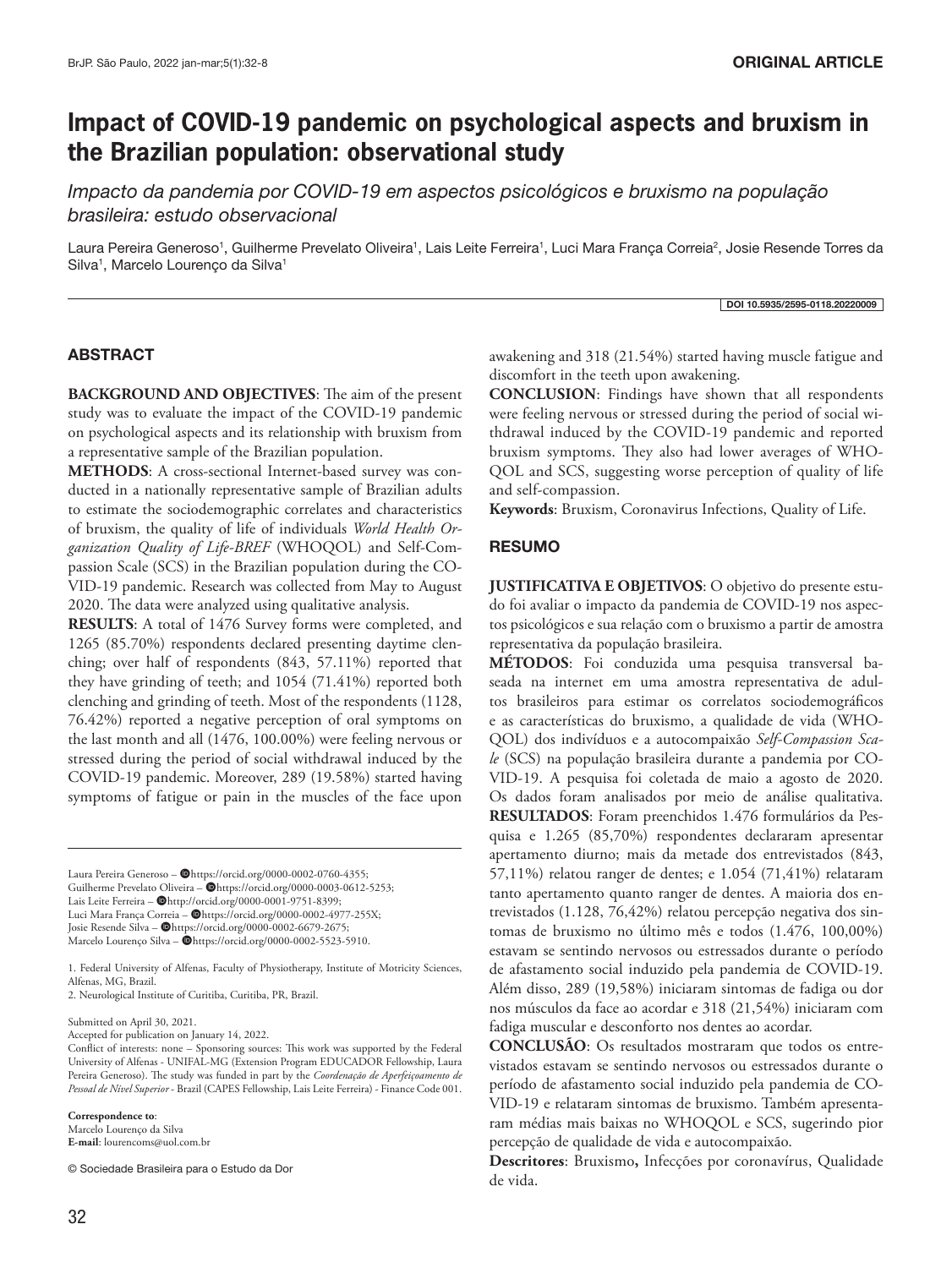### INTRODUCTION

The temporomandibular joint (TMJ) is formed by the articulation of the mandible and the temporal bone of the cranium. It is located anteriorly to the tragus of the ear, on the lateral aspect of the face and it's the most regularly used joint in the human body, opening and closing 1,500 to 2,000 times a day, to perform the various necessary mo $v$ ements<sup>1</sup>.

Motor functions, as well as suction and maintenance of the mandibular posture of the masticatory system are considered classic. Adaptive motor functions are yawning, kissing, biting, blowing, laughing, and grinding teeth $^2\!$ .

Muscles present in this region are responsible for lifting or closing movements, depression or opening, protrusion and retrusion and for alternating lateral movements, in addition to ensuring joint stability<sup>3</sup>.

Parafunctional habits like clenching and/or grinding your teeth during the day and/or at night, chewing gum, biting your cheek, lips, and tongue, pressing the tongue against the teeth, biting nails/cuticle, gnawing on objects like pencils/ pens or others, and placing the hand under the chin, are among the main etiological factors for temporomandibular disorders (TMD), as they promote and increase muscle activity above the necessary (muscle hyperactivity) $^4$ .

For psychiatrists, the facial and jaw muscles are responsible for the expressions of anger, fear and aggression and for smiling. The clenching of teeth, bites on the cheeks, tongue, lips and objects, sucking on fingers and biting nails, have a well-defined emotional background and serve as a discharge of tension<sup>5</sup>.

Epidemiological studies show that 5 to 6% of the world population will experience a painful experience involving the TMJ during their lives<sup>6</sup> and the questionnaire application is widely used in research and is an important tool to identify population profiles, however, in some cases the sample number may become slightly reduced due to the need for time to apply the questionnaire and the territorial limitation. The online questionnaire has the advantage of greater reach considering the scope of the internet and the quarantine period<sup>7</sup>.

At the end of 2019, the New Coronavirus was named SAR-S-CoV-2. This New Coronavirus produced the disease classified as COVID-19, causing a series of pneumonia cases in the city of Wuhan (China). There is still no full information about the natural history, nor unquestionable effectiveness measures for the clinical management of cases of human infection by SARS-CoV-2, and there are still many details to be clarified. However, it's known that the virus has high transmissibility and causes an acute respiratory syndrome that varies from mild cases - about 80% - to very severe cases with respiratory failure - between 5 and 10% of cases. Its lethality varies, mainly according to the age group and associated clinical conditions<sup>8</sup>.

Therefore, the present study aims to assess the impact of the COVID-19 pandemic on psychological aspects and bruxism from a representative sample of the Brazilian population.

### **METHODS**

STROBE Statement was used for reporting this observational study<sup>9</sup>. This is a cross-sectional internet-based survey research.

The survey was conducted from May to August 2020 by using an electronic questionnaire on Google Forms™ platform. Adults aged 18 years old, or more were eligible to participate.

Participants first answered a sociodemographic survey followed by specific questions about TMJ pain and parafunctional oral habits during the COVID-19 pandemic. The questionnaire included 14 questions in Portuguese in sequence, (1) Gender, (2) Age, (3) Race, (4) Schooling level, (5) Marital status, (6) Household income, (7) Region, (8) Employment status, (9) Internet access, (10) Metropolitan area.

After answering the sociodemographic survey questions, the individuals were asked about (11) daytime clenching; (12) daytime grinding of teeth; (13) both daytime clenching and grinding of teeth; (14) sounds of clenching or grating teeth while sleeping, noticed by a sleeping partner; (15) fatigue in jaw muscles in the morning; (16) headache, shoulder, neck and facial pain frequently; (17) clicking sound or grating sensation when opening the mouth; (18) discomfort in jaw in the morning; (19) history of tooth restoration/fractures; (20) self-perception of tooth wear; (21) ear or behind ear pain; and (22) locked jaw in the morning or during sleep.

Moreover, the participants were asked if they noted, in the current period on the last month of social isolation due to the COVID-19 pandemic, if the following conditions started happening: (23) fatigue or pain in the muscles of the face upon awakening; and (24) muscle fatigue and discomfort in teeth upon awakening. According to study<sup>10</sup>, bruxism is present if one of the items is answered "yes".

The questionnaire also included 26 questions of the Self-Compassion Scale  $(SCS)^{11}$ , which assesses trait levels of self-compassion. The scale was developed to explicitly represent the thoughts, emotions, and behaviors associated with the various components of self-compassion. It includes items that measure how often people respond to feelings of inadequacy or suffering with self-kindness, self-judgment, common humanity, isolation, mindfulness, and over-identification.

The sequence of questions included the World Health Organization Quality of Life-BREF (WHOQOL-bref) used to assess quality of life (QoL), with 26 questions, two of which were about QoL in general (general QoL) and the others represent each of the 24 facets that make up the original instrument and are divided into four domains: "physical", "psychological", "social relationships" and "environment". Scores for each domain were transformed on a scale from zero to 100 and expressed in terms of averages, as recommended by the manual produced by the WHOQOL<sup>12</sup>, with higher averages suggesting better perception of QoL.

### **Data measurement**

Before answering the questionnaire, participants read and accepted the participant consent form Free and Informed Consent Term (FICT), which explained the objective and natu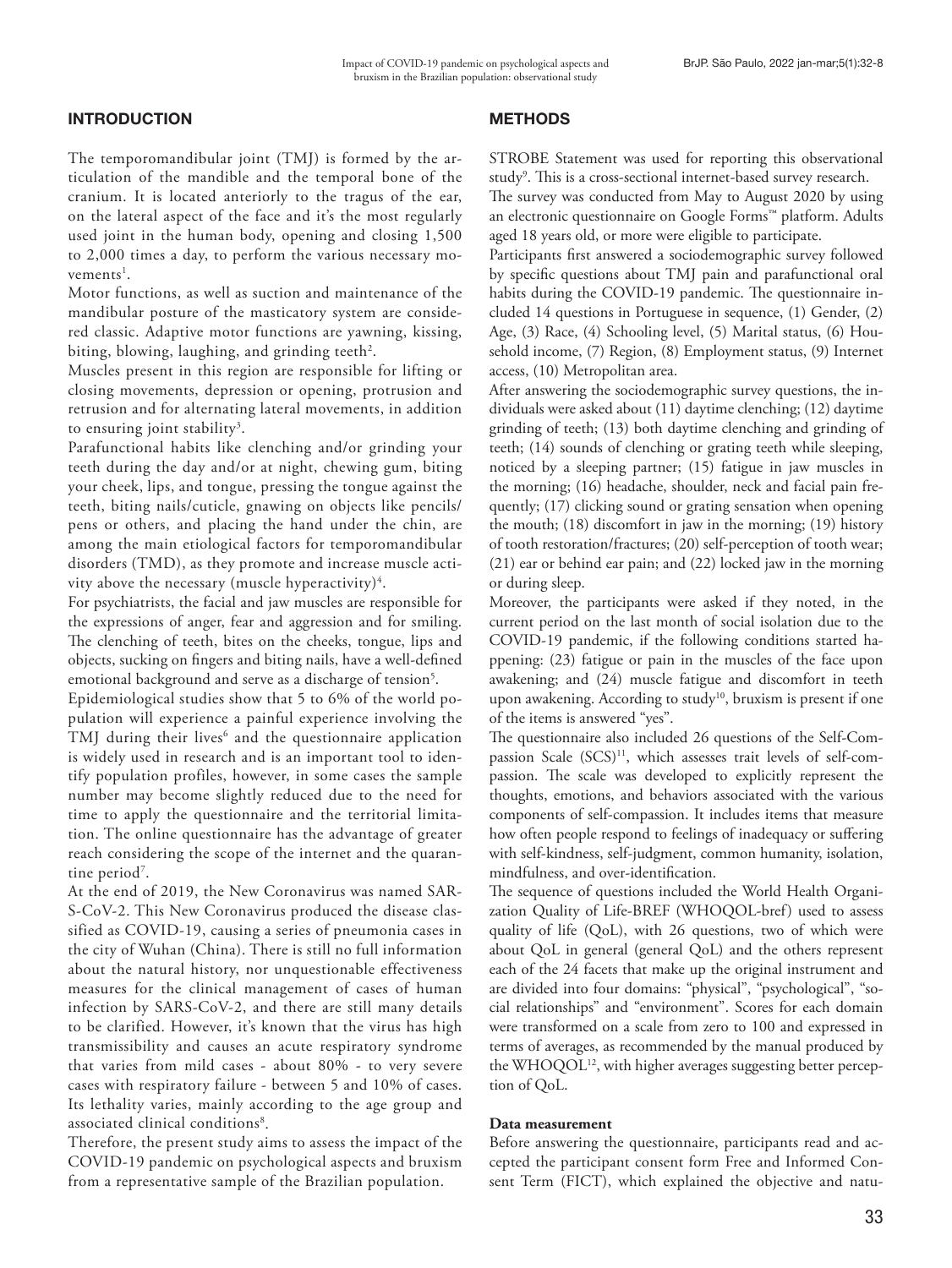re of the study and showed they could refuse to answer any questions and withdraw at any time from the research. The questionnaire was structured as an electronic questionnaire at Google Forms™, with no open questions and with preceded alternative answers.

### **Bias**

To reduce the risk of bias, all data, which was accessed and extracted from Google Forms™, was analyzed by two investigators. The final tabulated database was analyzed by other two investigators.

### **Study size**

The following data were extracted for the five macro-regions of Brazil (southern, south-eastern, northern, northeastern, central- -western) in a convenience manner. The questionnaire was sent to the participants via general social media as well as through electronic messages from dentists, physicians, physical therapists and the Brazilian Dental Association. The total study size was all completed, with answers from May to August 2020.

This study was approved by the Ethics Committee on Human Research of the Federal University of Alfenas (CAAE: 30830420.7.0000.5142).

### **Statistical analysis**

Descriptive statistics were used as the data analysis method. Questionnaire responses were entered into the Microsoft Excel software. Categorical data are represented as a percentage and SCS and WHOQOL-bref average scores were presented by mean, standard deviation (SD), coefficient of variation, maximal and minimal values, and amplitude (difference between maximum and minimum values).

### RESULTS

Survey forms were completed by 1476 individuals. Among the respondents, 846 (57.32%) were men and 630 (42.68%) were women. Nearly half of the respondents (633) were 18-24 years old (42.90%); 211 (14.30%) were 25-34 years; 422 (28.60%) were 35-44 years; 90 (6.12%) were 45-54 years; and only 78 (5.28%) and 41 (2.80%) were 55–64 and 65 or older, respectively. According to the ethnic data collection, 792 (50.66%) were white, 466 (30.22%) were brown, 234 (15.85%) were black, less than 1% were yellow (4, 0.27%) and none were indigenous (Table 1).

A vast majority of respondents had some college or bachelor's degree or higher education, 754 (51.08%) and 667 (45.19%), respectively. Only 41 (2.78%) had high school level and 14 (0.95%) had less than high school level. As for marital status, 805 (54.54%) had never married; 364 (24.66%) were married; 278 (18.83%) were living with a partner and only 29 (1.96%) were divorced. Regarding household income, 574 (38.89%) had household income level less than R\$999 a month and 459 (31.10%) had between R\$2000 to R\$4999; 265 (17.95%) had R\$1000 to R\$1999 and 178 (12.06%) had R\$5000 or more. From 1476 respondents, 893 (60.50%) were from the Southeast region of Brazil; 352 (23.85%) from the South; 181 (12.26%)

Table 1. Sociodemographic characteristics of the study sample (n=1476)

| Characteristics                   | $n (\%)$                 |
|-----------------------------------|--------------------------|
| Total sample                      | 1476 (100)               |
| Gender, n (%)                     |                          |
| Male                              | 846 (57.32)              |
| Female                            | 630 (42.68)              |
| Age group (years), n (%)          |                          |
| $18 - 24$                         | 633 (42.90)              |
| 25–34                             | 211 (14.30)              |
| 35–44                             | 422 (28.60)              |
| $45 - 54$                         | 90 (6.12)                |
| 55–64                             | 78 (5.28)                |
| 65 or more                        | 41 (2.80)                |
| Race, n (%)                       |                          |
| White                             | 792 (50.66)              |
| <b>Brown</b>                      | 466 (30.22)              |
| <b>Black</b>                      | 234 (15.85)              |
| Yellow                            | 4 (0.27)                 |
| Indigenous                        | 0(0.00)                  |
| Schooling level, n (%)            |                          |
| Less than high school             | 14 (0.95)                |
| High school                       | 41 (2.78)                |
| Some college                      | 754 (51.08)              |
| Bachelor's degree or higher       | 667 (45.19)              |
| Marital status, n (%)             |                          |
| Never married                     | 805 (54.54)              |
| Married                           | 364 (24.66)              |
| <b>Divorced</b>                   | 29 (1.96)                |
| Living with partner               | 278 (18.83)              |
| Household income level, n (%)     |                          |
| Less than R\$999                  | 574 (38.89)              |
| R\$1000 to R\$1999                | 265 (17.95)              |
| R\$2000 to R\$4999                | 459 (31.10)              |
| R\$5000 or more                   | 178 (12.06)              |
| Region, n (%)                     |                          |
| Southeast                         |                          |
| North                             | 893 (60.50)<br>12 (0.81) |
| Northeast                         |                          |
| South                             | 38 (2.57)                |
| Midwest                           | 352 (23.85)              |
|                                   | 181 (12.26)              |
| Employment status, n (%)          |                          |
| Working - as a paid employee      | 289 (19.58)              |
| Working - self-employed           | 269 (18.22)              |
| Not working - on temporary layoff | 437 (29.61)              |
| Not working - retired             | 121 (8.20)               |
| Not working - disabled            | 21 (1.42)                |
| Not working - student             | 339 (22.97)              |
| Internet access, n (%)            |                          |
| Yes                               | 1476 (100)               |
| No                                | 0(0.00)                  |
| Metropolitan area, n (%)          |                          |
| Non-metropolitan                  | 788 (53.39)              |
| Metropolitan                      | 682 (46.21)              |
| Rural area                        | 6(0.41)                  |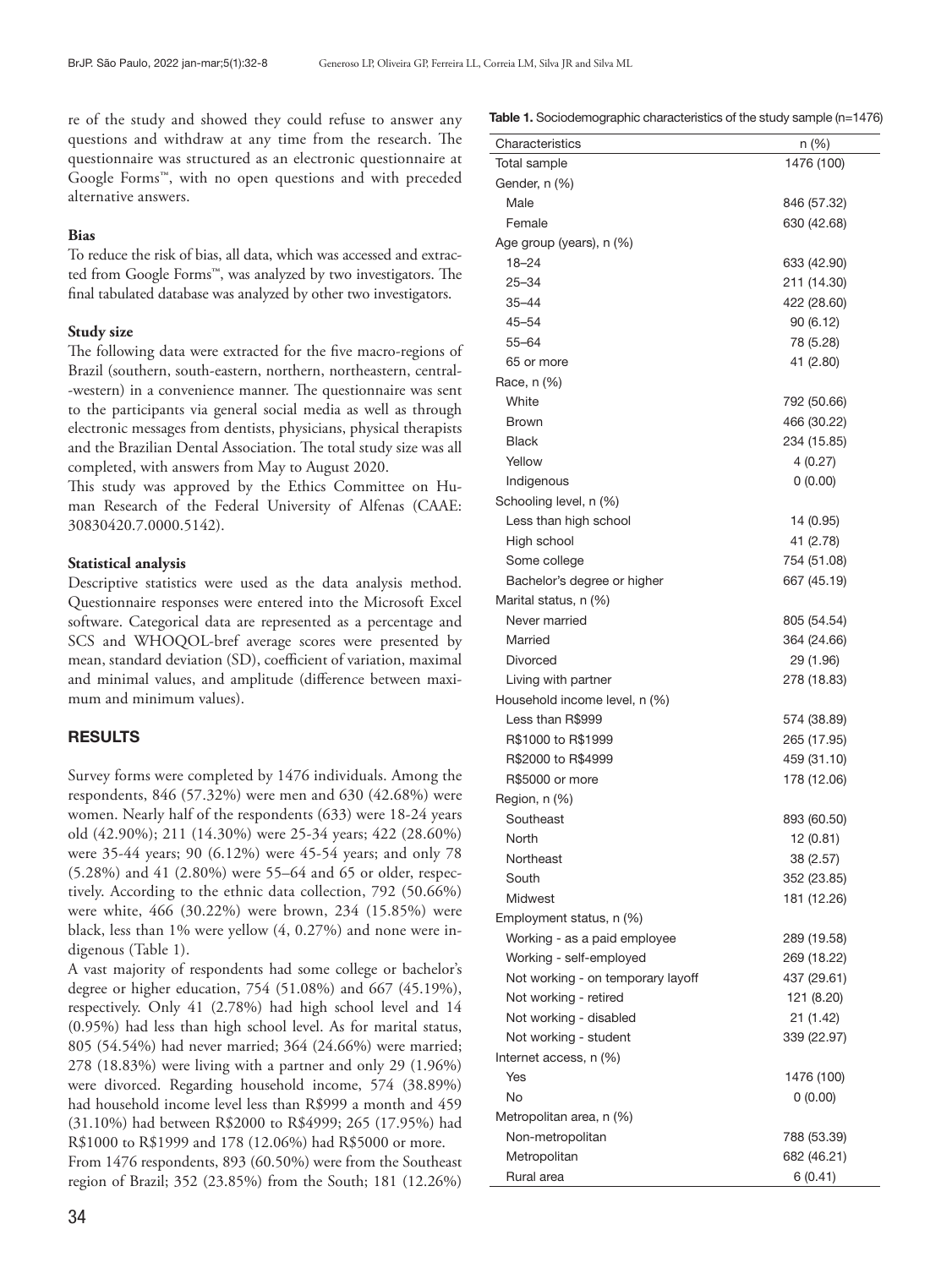from the Midwest and only 38 (2.57%) and 12 (0.81%) from the Northeast and North, respectively.

Additionally, 437 (29.61%) were not working - on temporary layoff; 339 (22.97%) were students; 289 (19.58%) and 269 (18.22%) were working (as a paid employee or self-employed, respectively); and only 121 (8.20%) and 21 (1.42%) were retired or disabled, respectively. All participants had internet access, 682 (46.21%) were living in metropolitan areas and 788 (53.39%) in non-metropolitan areas.

Of 1476 respondents, 1265 (85.70%) declared having daytime clenching; over half of respondents (843, 57.11%) reported grinding of teeth; and 1054 (71.41%) reported both clenching and grinding of teeth. More than half of respondents (812, 55.01%) declared that a sleeping partner noticed that they were making sounds of clenching or grating teeth while sleeping. All respondents reported fatigue in jaw muscles in the morning and headache, shoulder, neck, and facial pain frequently.

Moreover, a vast majority of respondents had clicking sound or grating sensation when opening their mouth or chewing; discomfort in the jaw in the morning; and ear or behind ear pain (1266, 85.77%; 1160, 78.59%; and 933, 63.21% respectively). Over half of respondents (843, 57.11%) reported history of tooth restoration/fractures; but indicated no self-perception of tooth wear (957, 64.84%); jaw fatigue when chewing (1054, 64.84%); or locked jaw in the morning or during sleep (1265, 85.70%).

Most respondents in the study sample (1128, 76.42%) reported a negative perception of oral symptoms on the last month and they all (1476, 100.00%) were feeling nervous or 'stressed', i.e., during the period of social withdrawal induced by the CO-VID-19 pandemic. In addition, 869 (58.88%) reported a worsening in symptoms during the current period of social isolation due to the COVID-19 pandemic; 289 (19.58%) started having symptoms of fatigue or pain in the muscles of the face upon awakening and 318 (21.54%) started having muscle fatigue and discomfort in teeth upon awakening. Almost all respondents (1132, 76.69%) reported that symptoms as muscle fatigue and muscle

Table 2. Present deleterious oral habits and COVID-19 pandemic

|                                                                                                   | Groups                    |                     |  |
|---------------------------------------------------------------------------------------------------|---------------------------|---------------------|--|
| Characteristics                                                                                   | Number of<br>participants | Percent of<br>total |  |
|                                                                                                   | 1476                      | 100                 |  |
| Daytime clenching                                                                                 |                           |                     |  |
| Yes                                                                                               | 1265                      | 85.70               |  |
| No                                                                                                | 211                       | 14.30               |  |
| Daytime grinding                                                                                  |                           |                     |  |
| Yes                                                                                               | 843                       | 57.11               |  |
| No                                                                                                | 633                       | 42.89               |  |
| Daytime clenching and grinding                                                                    |                           |                     |  |
| Yes                                                                                               | 1054                      | 71.41               |  |
| No                                                                                                | 422                       | 28.59               |  |
| Making sounds of clenching or<br>grating teeth while sleeping, no-<br>ticed by a sleeping partner |                           |                     |  |
| <b>Yes</b>                                                                                        | 812                       | 55.01               |  |
| No                                                                                                | 664                       | 44.99               |  |
|                                                                                                   |                           | Continue            |  |

Table 2. Present deleterious oral habits and COVID-19 pandemic continuation

|                                                                                                                                                  | Groups                    |                     |  |
|--------------------------------------------------------------------------------------------------------------------------------------------------|---------------------------|---------------------|--|
| Characteristics                                                                                                                                  | Number of<br>participants | Percent of<br>total |  |
|                                                                                                                                                  | 1476                      | 100                 |  |
| Fatigue in jaw muscles in the mor-                                                                                                               |                           |                     |  |
| ning<br>Yes<br>No                                                                                                                                | 1476<br>0                 | 100<br>0            |  |
| Headache, shoulder, neck and fa-<br>cial pain frequently                                                                                         |                           |                     |  |
| Yes<br><b>No</b>                                                                                                                                 | 1476<br>0                 | 100<br>0            |  |
| Clicking sound or grating sensation<br>when opening mouth or chewing<br>Yes                                                                      | 1266                      | 85.77               |  |
| <b>No</b>                                                                                                                                        | 210                       | 14.23               |  |
| Discomfort in jaw in the morning<br>Yes                                                                                                          | 1160                      | 78.59               |  |
| No                                                                                                                                               | 316                       | 21.41               |  |
| History of tooth fractures/restora-<br>tion                                                                                                      |                           |                     |  |
| Yes<br>No                                                                                                                                        | 843<br>633                | 57.11<br>42.89      |  |
| Self-perception of tooth wear                                                                                                                    |                           |                     |  |
| Yes<br>No                                                                                                                                        | 519<br>957                | 35.16<br>64.84      |  |
| Jaw fatigue when chewing                                                                                                                         |                           |                     |  |
| Yes<br>No                                                                                                                                        | 422<br>1,054              | 28.59<br>64.84      |  |
| Ear or behind ear pain                                                                                                                           |                           |                     |  |
| Yes<br>No                                                                                                                                        | 933<br>543                | 63.21<br>36.79      |  |
| Locked jaw in the morning or du-<br>ring sleep                                                                                                   |                           |                     |  |
| Yes<br>No                                                                                                                                        | 211<br>1265               | 14.30<br>85.70      |  |
| Negative self-perception of oral<br>symptoms during the last month                                                                               |                           |                     |  |
| Yes<br>No.                                                                                                                                       | 1128<br>348               | 76.42<br>23.58      |  |
| Feeling nervous or "stressed"                                                                                                                    |                           |                     |  |
| Yes<br>No.                                                                                                                                       | 1476<br>0                 | 100<br>0            |  |
| Which of the conditions described<br>did you notice that began in the<br>current period of social isolation<br>due to the COVID-19 pandemic?     |                           |                     |  |
| Fatigue or pain in the muscles of                                                                                                                | 289                       | 19.58               |  |
| the face upon awakening<br>Muscle fatigue and discomfort in<br>teeth upon awakening                                                              | 318                       | 21.54               |  |
| Which of the conditions described<br>did you notice that got worse in the<br>current period of social isolation<br>due to the COVID-19 pandemic? |                           |                     |  |
| Muscle fatigue and muscle pain<br>Headache, neck, shoulder or fa-                                                                                | 326<br>532                | 16.38<br>26.73      |  |
| cial pain regularly<br>All symptoms mentioned                                                                                                    | 1132                      | 56.88               |  |
|                                                                                                                                                  |                           |                     |  |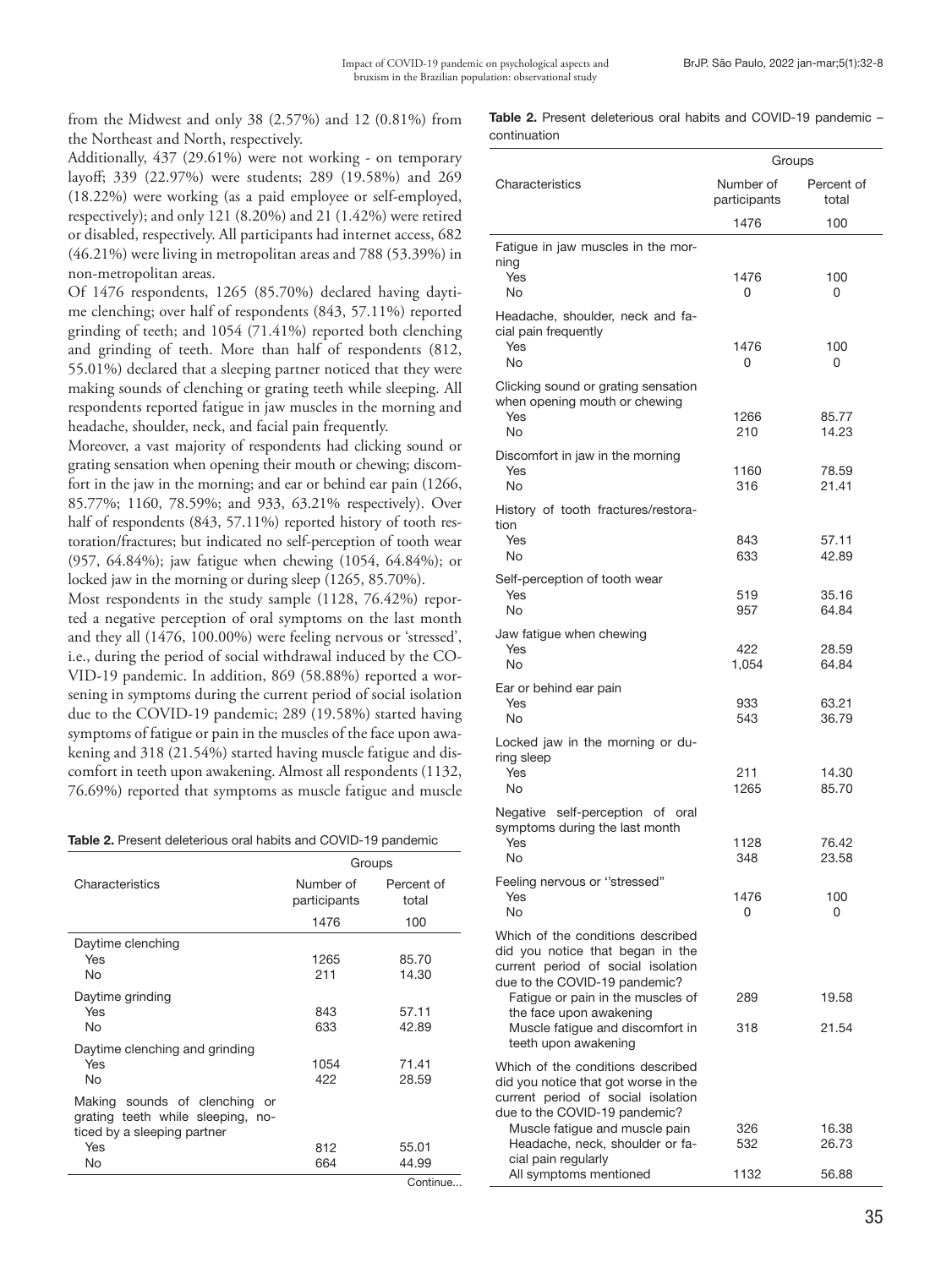|               | Minimum | Maximum | Mean  | Amplitude | <b>SD</b> | CV (%) |
|---------------|---------|---------|-------|-----------|-----------|--------|
| Physical      | 8.57    | 15.43   | 11.97 | 6.86      | 1.47      | 12.29  |
| Psychological | 6.67    | 17.33   | 9.87  | 10.67     | 2.50      | 25.36  |
| Social        | 4.00    | 20.00   | 11.70 | 16.00     | 4.74      | 40.53  |
| Environmental | 4.00    | 20.00   | 14.73 | 16.00     | 3.92      | 26.58  |
| Overall score | 4.00    | 20.00   | 13.79 | 16.00     | 3.72      | 27.00  |

Table 3. Scores of WHOQOL-BREF domains and the overall score

SD = standard deviation; CV = coefficient of variation.

Table 4. Overall Self-Compassion Scale (out of 30 points) and six subscales (out of 5 points).

|                              | <b>Minimum</b> | Maximum | Mean  | Amplitude | <b>SD</b> | CV(%) |
|------------------------------|----------------|---------|-------|-----------|-----------|-------|
| Self-compassion <sup>a</sup> | 12.45          | 18.00   | 14.71 | 5.55      | 1.91      | 12.99 |
| Self-kindness                | 1.00           | 5.00    | 2.53  | 4.00      | 1.32      | 52.03 |
| Self-judgment                | 1.00           | 5.00    | 3.61  | 4.00      | 1.31      | 36.20 |
| Common humanity              | 1.00           | 5.00    | 2.82  | 4.00      | 1.30      | 46.17 |
| Isolation                    | 1.00           | 5.00    | 3.81  | 4.00      | 1.32      | 34.73 |
| <b>Mindfulness</b>           | 1.00           | 5.00    | 2.79  | 4.00      | 1.25      | 44.63 |
| Over-identification          | 1.00           | 5.00    | 4.00  | 4.00      | 1.19      | 29.75 |

SD = standard deviation; CV = coefficient of variation. ªOverall self-compassion scores were calculated by reverse coding the self-judgment, isolation, and over-identification items then summing all six subscale means.

pain, headache, neck, shoulder, and facial pain got worse during the COVID-19 pandemic. Table 2 shows the frequency of deleterious oral habits and the impact of the COVID-19 pandemic. For WHOQOL-bref, the group of respondents had the following scores in the physical (11.97  $\pm$ 1.47, for mean $\pm$ SD); psychological  $(9.87\pm2.50)$ ; social  $(11.70\pm4.74)$ ; and environmental (14.73 ±3.92) domains. They also presented an overall score of 13.79±3.72 (Table 3).

The respondents presented the overall self-compassion of 14,71±1,91 (mean±SD); self-kindness of 2,53±1,32; self-judgment of 3,61±1,31; common humanity of 2,82±1,30; isolation of 3,81±1,32; mindfulness of 2,79±1,25; and over-identification of 4,00±1,19 (Table 4).

### **DISCUSSION**

The results showed that 85.70% of the respondents declared presented daytime clenching, 57.11% reported grinding of teeth and 71.41% reported both clenching and grinding of teeth. All respondents stated feeling nervous or stressed during the period of social withdrawal induced by the COVID-19 pandemic and 76.69% reported that symptoms such as muscle fatigue and muscle pain, headache, neck, shoulder, and facial pain got worse in the COVID-19 pandemic.

Analysis of the data also suggests that because SARS-CoV-2 is not yet fully known, emotions such as fear and anxiety are usually related<sup>13</sup> and life stressors have been considered to lead to distress or tension in the individual and then to dysfunctional oral habits, teeth grinding or clenching<sup>14</sup>. This theory is based on some studies which reported that variations in experienced stressful daily events were significantly related to variations in reported daytime clenching activity or nighttime teeth grinding. Daytime bruxism is often seen as a habit in response to stress and anxiety<sup>15</sup>.

Regarding the demographic characteristics, the number of males responders was higher than females in this study, however the difference was not significant. Several studies do not indicate a significant difference between genders in the prevalence of bru $xism<sup>16-18</sup>$ , while others report a higher prevalence in females<sup>19,20</sup>. Furthermore, schooling was associated with increased TMD symptoms. People with a college, bachelor's or higher degree are at greater risk of the dysfunction and one of the hypotheses to explain this association is that people with a higher level of schooling have a higher level of stress<sup>21</sup>. During the COVID-19 pandemic, people with higher levels of education had greater levels of anxiety, depression, and stress<sup>22,23</sup>.

Bruxism has been defined by the American Academy of Sleep Medicine as the "repetitive jaw muscle activity characterized by the clenching or grinding of teeth and/or bracing or thrusting of the mandible"<sup>24</sup>. Sleep and awake bruxism are masticatory muscle activities that occur during sleep (characterized as rhythmic or non-rhythmic) and wakefulness (characterized by repetitive or sustained tooth contact and/or by bracing or thrusting of the mandible), respectively<sup>25</sup>. Studies have shown that this habit can be initiated due to intensified emotional issues, worries, fears and sleep disorders<sup>26,27</sup>. In this study, 85.7% of the respondents perceived the daytime dental clenching, this information is already quite relevant due to the high index presented, however, it's necessary to emphasize that this result could be even greater, since clenching is an unconscious habit, and the negative respondents could also present it but not have the perception of it.

Although sleep bruxism is a disorder and daytime bruxism another distinct entity, studies have demonstrated the influence of one over the other<sup>28,29</sup>. This fact justifies the result in this research of the increase in the perception of nocturnal sound, 55% of the interviewees confirmed that the sleeping partner noticed the grinding of teeth at night. Moreover, most experts now consider sleep bruxism to be primarily a sleep-related movement disorder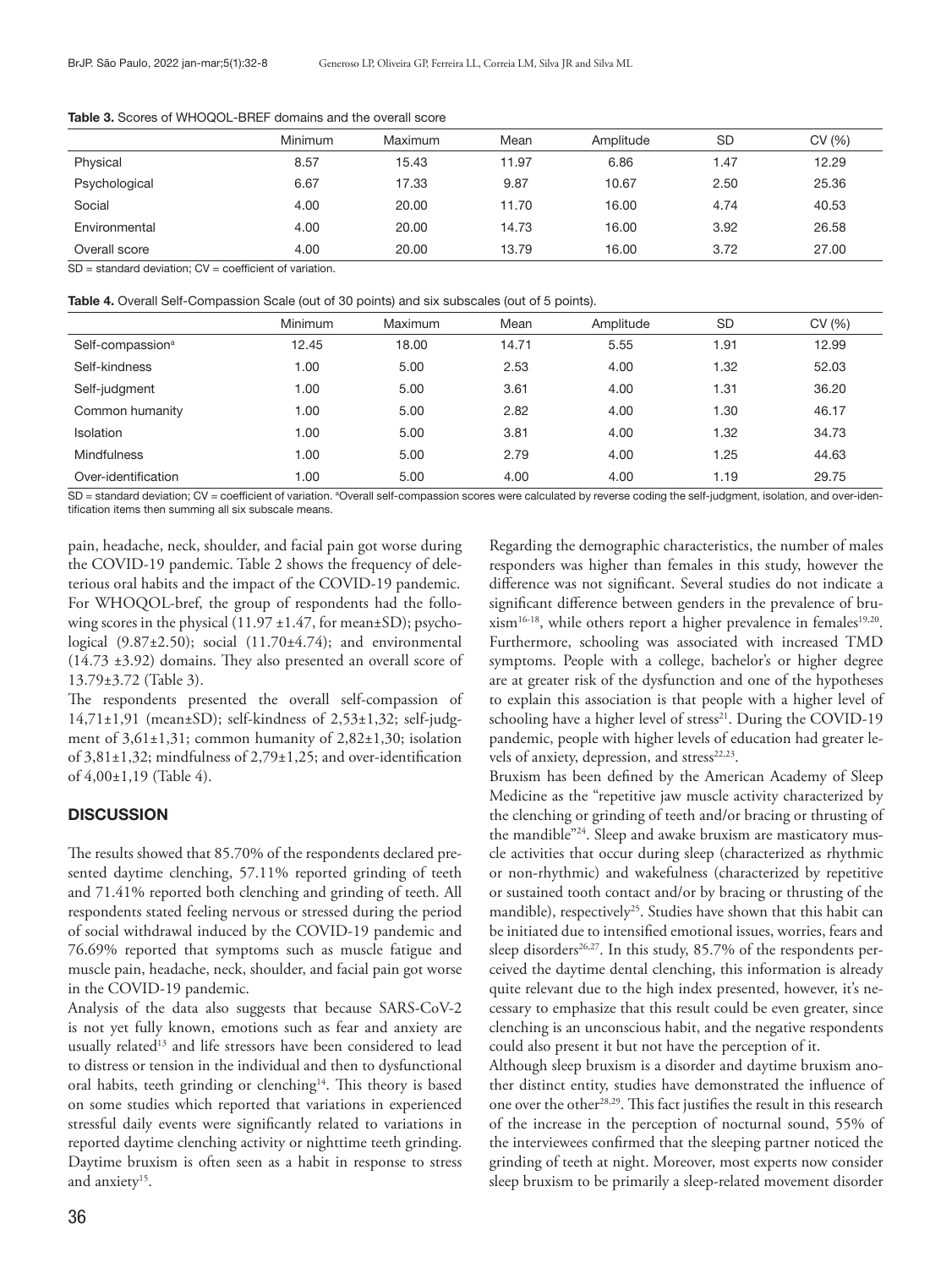with a yet to be discerned multifactorial etiology and complex multisystem physiological processes<sup>30</sup>. There is a need for studies with adequate designs, preferably longitudinal, to elucidate the effects of sleep bruxism on health conditions and the direction of the possible cause-effect relationship between them, if any, since the current literature shows a heterogeneous and inconsistent relationship<sup>31</sup>.

With the increase in the frequency of dental clenching due to the psychosocial alteration generated by the change in lifestyle during the COVID-19 pandemic period, with a decrease in physical and social activities as well as the change in sleep schedule, other oral manifestations may also appear and have an impact on life.

The research verified in the respondents a perception of articular clicks (85.77%), pain in the ear (78.50%), pain behind the ear (63.21%) and jaw fatigue (64.84%). These changes are characteristics of TMD, which are defined as "A group of disorders involving the masticatory muscles, the temporomandibular joint and associated structures", according to the American Academy of Orofacial Pain (AAOP). It is known that TMDs have a multifactorial etiology, and, among them, the overhead generated by day and night bruxism<sup>32</sup>.

The separate evaluation of the WHOQOL facets showed that the psychological area had the worst average, i.e., demonstrating a worse evaluation in QoL, followed by social relationship and physical domains with worst average score appointed by the participants. It's worth mentioning the importance of these domains in people's health while fighting stress, since the pandemic period brought a decrease in physical activities, interaction, and social development, worsening the well-being of individuals<sup>33</sup>. A decrease in personal relationships, sexual activity and social support were expressed in the social relationship domain. The COVID-19 pandemic affected the way individuals relate to themselves and to the people around them, an important tool to preserve their well-being and therefore their QoL<sup>34</sup>.

SCS showed higher scores for the self-judgment, isolation, and over-identification subscales, indicating a decrease in self- -compassion. Meanwhile, self-kindness, common humanity and mindfulness were classified as moderate. In the context of the COVID-19 pandemic, self‐compassion does not aim to reduce primary suffering (e.g., pain, bruxism, TMD), but rather attempts to reduce secondary suffering (e.g., fear, anxiety, psychological stress, distress)<sup>35</sup>. Considering the period of social withdrawal induced by the COVID-19 pandemic and the increased number of deaths related to the virus, it's reasonable that humans' responses to the suffering of others are regulated by both cognitive and motivational processes<sup>36</sup>.

Self-compassion is largely associated with better psychological well-being and resilience, and lower negative affect among multiple community adult samples<sup>37,38</sup>. In fact, self-compassion has been associated with higher levels of emotional resilience and positive affect and lower levels of depression, pain catastrophizing and pain-related disability among those with pain<sup>39,40</sup>. Moreover, elevated self-criticism is associated with a range of psychological disorders (including depression, generalized anxiety disorder, post-traumatic stress disorder and social phobia) and is a risk for psychopathology after stressful life events. Therefore, therapeutic approaches that improve self-compassion to mitigate the effects of critical self-evaluation in the context of the COVID-19 pandemic may be effective to avoid several disorders (e.g., anxiety and depression).

The present study's method had some limitations. The data were self-reported, which can be imprecise and subject to reporting bias, particularly in elderly respondents. As a self-reported questionnaire, clinical diagnosed bruxism or TMD were not included, only the self-perception of the symptoms that started or a worsening in related symptoms during COVID-19 pandemic. Moreover, scale development and validation are critical to much of the work in the health, social, and behavioral sciences suggesting subjective data, and all the questions in the present analysis were periodic, which could reflect the psychological state of the population analyzed over a period. However, psychological states change with the passage of time and with the alterations in one's surrounding environment. Furthermore, the majority of responders were males, and this can be correct on bruxism prevalence, but not on TMD and orofacial pain.

## **CONCLUSION**

The current study findings suggest that participants have several bruxism symptoms in a high frequency during the pandemic era, such as clenching and grinding of teeth, as well as affecting symptoms, such as muscle fatigue and muscle pain, headache, neck, shoulder, and facial pain. Moreover, the social withdrawal induced by the COVID-19 pandemic may have caused worse well-being of individuals and lower self‐compassion.

## ACKNOWLEDGMENTS

This work was supported by the Federal University of Alfenas – UNIFAL-MG (Extension Program EDUCADOR Fellowship, Laura Pereira Generoso). This study was funded in part by the *Coordenação de Aperfeiçoamento de Pessoal de Nível Superior* – Brazil (CAPES Fellowship, Lais Leite Ferreira) – Finance Code 001. The authors would like to thank all participants for their time and their willingness to share their experiences, and to the staff that shared the survey via social media and email for helping to facilitate this study.

## AUTHORS' CONTRIBUTIONS

### **Laura Pereira Generoso**

Conceptualization, Project Management, Research, Writing - Preparation of the original

### **Guilherme Prevelato Oliveira**

Data Collection, Conceptualization, Research, Methodology, Writing - Preparation of the original, Writing - Review and Editing

### **Lais Leite Ferreira**

Resource Management, Project Management, Research

### **Luci Mara França Correia**

Conceptualization, Project Management, Research, Writing - Preparation of the original, Writing - Review and Editing